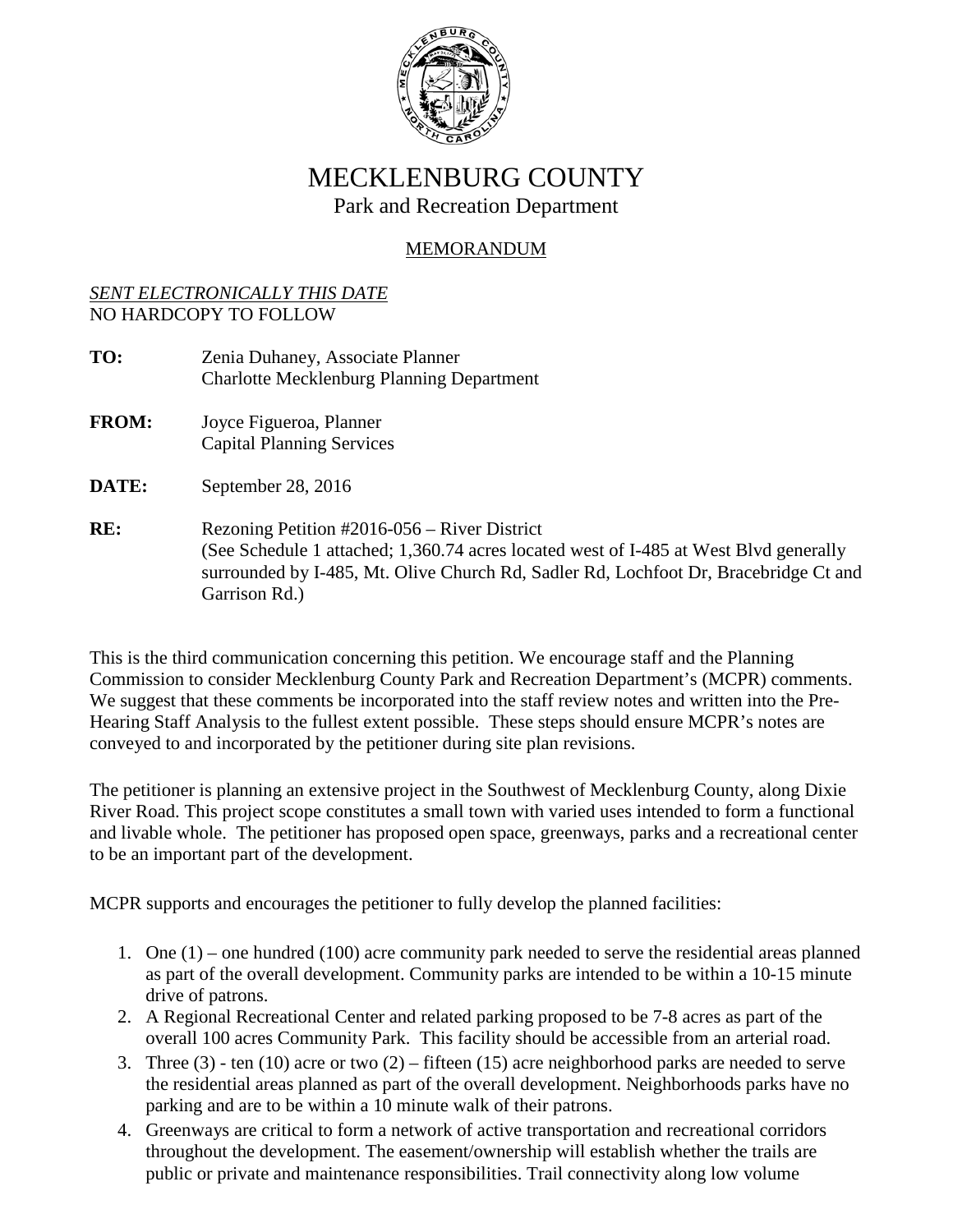connector roads is necessary for the greenway network to include parks, the town center and adjoining neighborhoods. To be considered a Mecklenburg County Park and Recreation greenway, it must meet MCPR Greenway Standards, which include but are not limited to paved, accessible and at least 12' wide.

- 5. An overland trail connector adjacent to Dixie River Road is part of the 2015 Mecklenburg County Greenway Master Plan Update. MCPR concur with the Dixie River Overland Trail detail as shown on Revised Site Plan dated 9/19/16 Sheet # RZ-5B. Wherever possible, greenways should be separated from roads and be placed within a green area or park-like environment.
- 6. The petitioner has met with Park and Recreation concerning these program elements and how they can be incorporated into the development. These facilities should be open to the public. There are County standards for parks and greenway development.
- 7. MCPR will need to review the areas to be dedicated for the parks and greenway alignments prior to final approval of the rezoning. MCPR request an overall Greenway Map that includes all proposed trails in one map with the trails included in the Phase I of development highlighted.
- 8. MCPR further request the following changes to General Notes IV Commitments regarding Infrastructure & Civic/Community Uses & Services-d. Parks & Recreation Facilities:
- --------------------------------------------------------------------------------------------------------------------------- **d. Parks & Recreation Facilities.** The Petitioner recognizes that transformative communities with exceptional livability are benefitted by quality public parks and recreation facilities. Accordingly, the Petitioner provides the following commitments in connection with park and recreation facilities, open space and greenways:
	- 1. **Reservation of Park Sites.** To help support public park uses and services, the Petitioner will identified identify two (2) general areas, one within the Residential District portion of River District and one within the Employment/Transition/Gateway Districts, from which parcels/land aggregating  $\pm 10$ -15 acres will be reserved for neighborhood park land and facilities. The park facilities areas will be within the designated Districts and may be divided into smaller parcels of no less than 2 acres (within an urban setting), and if requested by **Mecklenburg County** Park and Recreation **(MCPR)** & Rec one such parcel shall contain at least 5 acres, but all together aggregating 30 acres for all neighborhood parks each of the two (2) areas. A minimum of 15 acres will be provided in the residential district. These neighborhood park sites will have reasonable vehicular and pedestrian access to and will be in close proximity of the developed portions of the Master Planned Site as the applicable Districts are built out over time. Petitioner also agrees to identify one (1) general area from which parcels/land aggregating  $\pm 100$  acres will be reserved for Community Park land (to include Regional Recreation Center) and facilities. Petitioner agrees to partner with MCPR to develop Regional Recreation Center. Petitioner commits to reserve the park sites for a period of 7 years from approval of the Rezoning Plan to allow MCPR Park & Rec to obtain or set aside applicable funding for acquisition of the park sites.
	- 2. **Dedication of Beaver Dam Creek Greenway**. **[**Sheet RZ-4A**]** sets forth the proposed location of the Beaver Dam Creek greenway areas. Petitioner will work with **MCPR** Park & Rec to finalize the greenway areas locations in a manner reasonably consistent with development plans for the Master Planned Site. Greenway trails with a width of 12 feet shall be located within the Beaver Dam Creek greenway areas with the cost of such installation being borne by the Developer Park & Rec. The Beaver Dam Creek greenway land dedication will take place without compensation for land value prior to the last